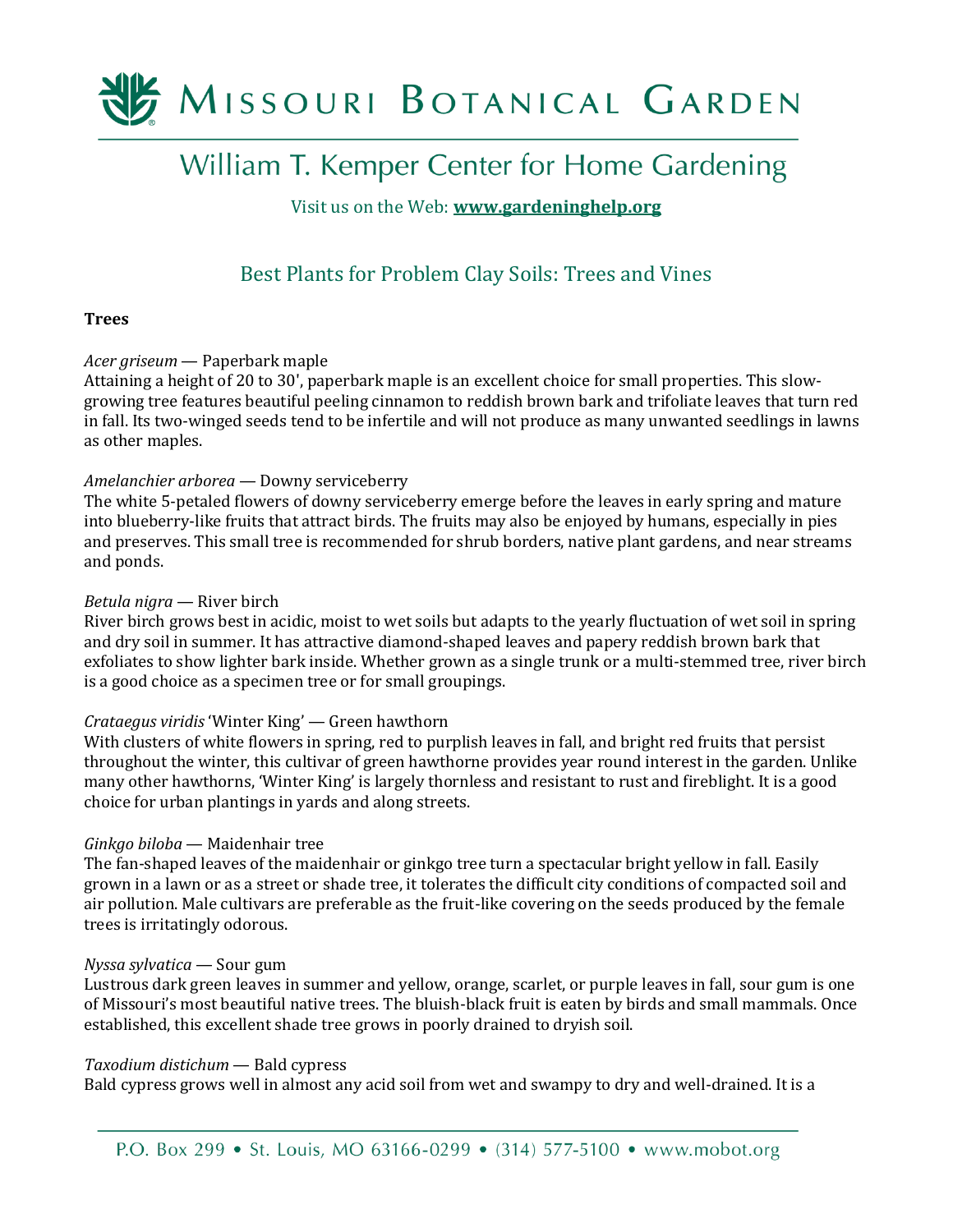deciduous conifer with feathery leaves, small round to oval cones, and reddish to orange-brown bark that exfoliates in long strips. Bald cypress is an impressive specimen tree, especially for large park-like settings near water.

| <b>Sun</b> : F=Full sun, P=Part shade, S=Shade; Water: D=Dry, A=Average, W=Wet |              |                     |                            |  |                      |            |       |   |                                                            |  |
|--------------------------------------------------------------------------------|--------------|---------------------|----------------------------|--|----------------------|------------|-------|---|------------------------------------------------------------|--|
| <b>Scientific</b>                                                              |              | Height MO ZoneBloom | <b>Bloom SunWaterNotes</b> |  |                      |            |       |   |                                                            |  |
| name                                                                           | name         | (ft) native         |                            |  | color                | time       |       |   |                                                            |  |
| Acer griseum                                                                   | Paperbark    | 20-30               | N <sub>o</sub>             |  | 4-8 Green            | Mid        | $F-P$ | A | Good for small areas; has                                  |  |
|                                                                                | maple        |                     |                            |  |                      | spring     |       |   | peeling reddish-brown bark                                 |  |
| Acer tartaricum Amur maple 15-20                                               |              |                     | No                         |  | 2-8 Yellowish Mid to |            | $F-P$ | A | Maybe grown as multi-                                      |  |
| subsp. ginnala                                                                 |              |                     |                            |  | white                | late       |       |   | stemmed shrub; has fragrant                                |  |
|                                                                                |              |                     |                            |  |                      | spring     |       |   | flowers; good size for                                     |  |
|                                                                                |              |                     |                            |  |                      |            |       |   | residential property                                       |  |
| Alnus glutinosa Common                                                         |              | 40-60               | N <sub>o</sub>             |  | 3-7 Male-            | Early      | $F-P$ |   | A-W Good for large wet areas;                              |  |
|                                                                                | alder        |                     |                            |  | reddish              | spring     |       |   | also does well in dry soil                                 |  |
|                                                                                |              |                     |                            |  | brown,               |            |       |   |                                                            |  |
|                                                                                |              |                     |                            |  | female-              |            |       |   |                                                            |  |
|                                                                                |              |                     |                            |  | purplish             |            |       |   |                                                            |  |
| Amelanchier                                                                    | Downy        | 15-25 Yes           |                            |  | 4-9 White            | Early      | $F-P$ | A | Good for shrub borders or                                  |  |
| arborea                                                                        | serviceberry |                     |                            |  |                      | spring     |       |   | native plant gardens;                                      |  |
|                                                                                |              |                     |                            |  |                      |            |       |   | produces edible fruit                                      |  |
| Amelanchier                                                                    | Shadblow     | $25 - 30$           | N <sub>0</sub>             |  | 4-8 White            | Early      | $F-P$ | A | Produces edible berries for                                |  |
| canadensis                                                                     | serviceberry |                     |                            |  |                      | spring     |       |   | preserves; best in woodland                                |  |
| Betula nigra                                                                   | River birch  | 40-70 Yes           |                            |  | 4-9 Male-            | Early      |       |   | or native gardens<br>F-P A-W Good for wet acidic soil that |  |
|                                                                                |              |                     |                            |  | brown,               | spring     |       |   | maybe dry in summer and                                    |  |
|                                                                                |              |                     |                            |  | female-              |            |       |   | fall; exfoliating bark                                     |  |
|                                                                                |              |                     |                            |  | green                |            |       |   |                                                            |  |
| Carpinus                                                                       | American     | $20 - 35$           | Yes                        |  | 3-9 Male-            | Spring P-S |       | A | Tolerates temporary                                        |  |
| caroliniana                                                                    | hornbeam     |                     |                            |  | green,               |            |       |   | flooding; good for small                                   |  |
|                                                                                |              |                     |                            |  | female-              |            |       |   | areas                                                      |  |
|                                                                                |              |                     |                            |  | white                |            |       |   |                                                            |  |
|                                                                                |              |                     |                            |  |                      |            |       |   |                                                            |  |
|                                                                                |              |                     |                            |  |                      |            |       |   |                                                            |  |
|                                                                                |              |                     |                            |  |                      |            |       |   |                                                            |  |
| Carya ovata                                                                    | Shagbark     | 60-80 Yes           |                            |  | 4-8 Male-            | Late       | $F-P$ | A | Edible fruit; bark grows in                                |  |
|                                                                                | hickory      |                     |                            |  | yellow               | spring     |       |   | long thin plates                                           |  |
|                                                                                |              |                     |                            |  | green,               | to early   |       |   |                                                            |  |
|                                                                                |              |                     |                            |  | female-              | summer     |       |   |                                                            |  |
|                                                                                |              |                     |                            |  | green                |            |       |   |                                                            |  |
| Catalpa                                                                        | Northern     | $40 - 60$           | Yes                        |  | 4-8 White            | Late       | $F-P$ | A | Tolerates hot, wet and dry                                 |  |
| speciosa                                                                       | catalpa      |                     |                            |  | with                 | spring     |       |   | conditions; long fruit capsule                             |  |
|                                                                                |              |                     |                            |  | yellow               | to early   |       |   | persists throughout winter                                 |  |
|                                                                                |              |                     |                            |  | streaks              | summer     |       |   |                                                            |  |
|                                                                                |              |                     |                            |  | and brown            |            |       |   |                                                            |  |
| Celtis laevigata Sugarberry                                                    |              | 60-80 Yes           |                            |  | spots<br>5-9 Green   | Spring     |       |   | F-P A-W Tolerates wet to dry sites;                        |  |
|                                                                                |              |                     |                            |  |                      |            |       |   | fruit attracts birds                                       |  |
| Celtis                                                                         | Common       | 40-60 Yes           |                            |  | 2-9 Green            | Spring     | F     |   | D-A Does well in adverse                                   |  |
| occidentalis                                                                   | hackberry    |                     |                            |  |                      |            |       |   | conditions; fruit attracts                                 |  |
|                                                                                |              |                     |                            |  |                      |            |       |   | birds and wildlife                                         |  |
| Cercidiphyllum Katsura tree 40-60                                              |              |                     | N <sub>0</sub>             |  | 4-8 Green            | Early      | $F-P$ | A | Leaves reddish purple in                                   |  |
|                                                                                |              |                     |                            |  |                      |            |       |   |                                                            |  |

P.O. Box 299 • St. Louis, MO 63166-0299 • (314) 577-5100 • www.mobot.org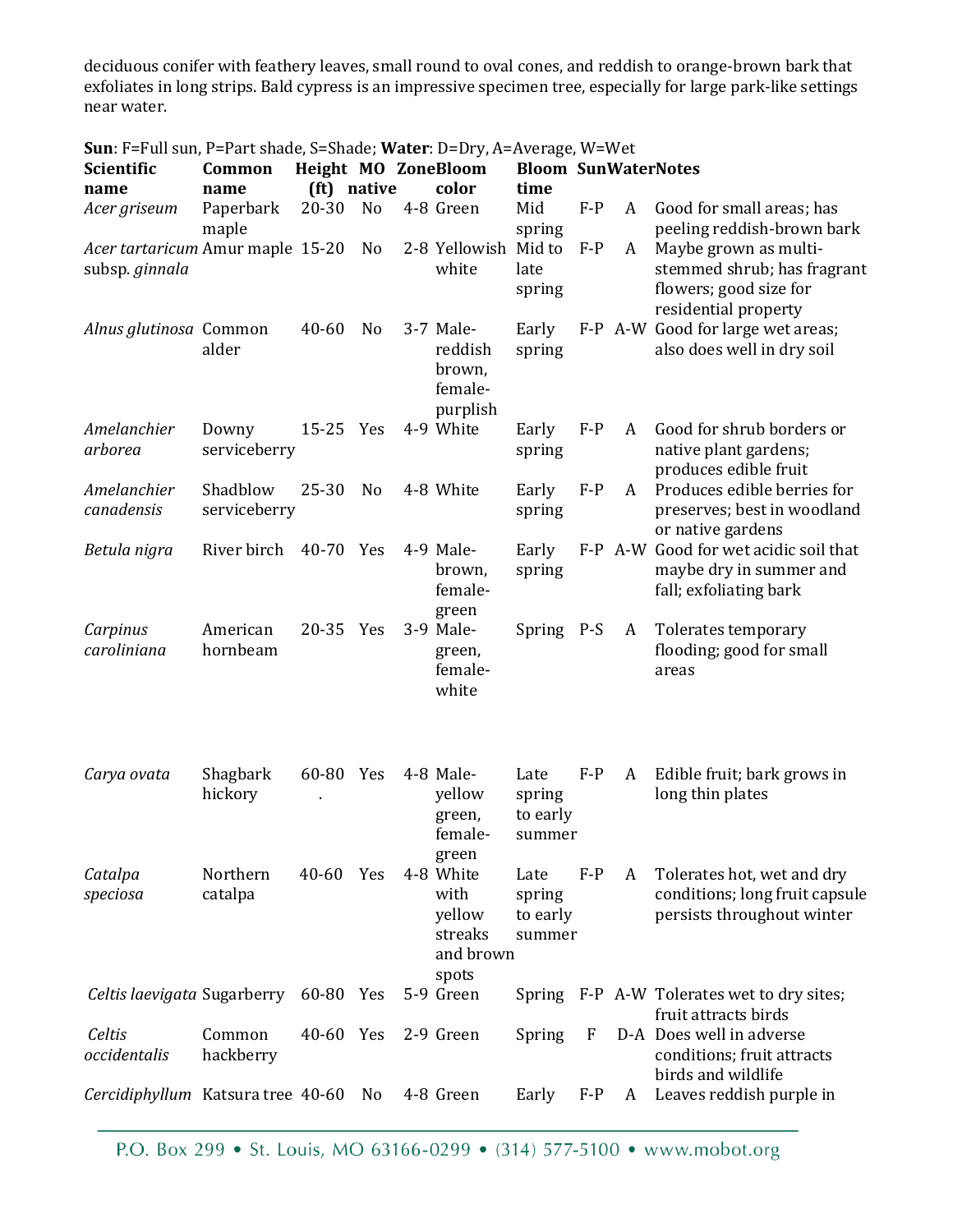| japonicum                            |                                |           |                |                                                       | spring                               |                           |         | spring, bluish green in<br>summer, yellow in fall; needs<br>ample moisture until well<br>established |
|--------------------------------------|--------------------------------|-----------|----------------|-------------------------------------------------------|--------------------------------------|---------------------------|---------|------------------------------------------------------------------------------------------------------|
| Cercis<br>canadensis                 | Redbud                         | $20 - 30$ | Yes            | 4-8 Pink                                              | Mid<br>spring                        | $F-P$                     | A       | Will not grow well in<br>permanently wet or poorly<br>drained soil; best<br>transplanted when young  |
| Chionanthus<br>virginicus            | Fringe tree                    | 12-20     | Yes            | 3-9 Creamy<br>white                                   | Late<br>spring                       | $F-P$                     | A       | Fruit attracts birds and<br>wildlife; does well in urban<br>areas                                    |
| Cornus florida                       | Flowering<br>dogwood           | 15-30     | Yes            | 5-9 White<br>bracts<br>with small<br>green<br>flowers | Spring                               | $F-P$                     | A       | Fruits attract birds;<br>dogwood anthracnose may<br>be a problem                                     |
| Cornus mas                           | Cornelian<br>cherry<br>dogwood | $15 - 25$ | No             | 4-8 Yellow                                            | Early<br>spring                      | $F-P$                     | A       | Edible fruits used for<br>preserves; removing root<br>suckers will control spread                    |
| Corylus colurna Turkish              | filbert                        | 40-50     | N <sub>0</sub> | 4-7 Yellow                                            | Early<br>spring                      | $\mathbf F$               | A       | Drought tolerant when<br>established; handsome<br>underused tree for urban<br>conditions             |
| Cotinus<br>obovatus                  | American<br>smoketree          | $20 - 30$ | Yes            | 4-8 Yellowish Late<br>green                           | spring<br>to early<br>summer         | $\boldsymbol{\mathrm{F}}$ | A       | Good fall color; noted for<br>long-lasting hairs on spent<br>flower clusters that<br>resemble smoke  |
| Crataegus<br>crusgalli               | Cockspur<br>hawthorn           | $20 - 30$ | Yes            | 3-7 White                                             | Late<br>spring                       | F                         | A       | Grow where 2" long thorns<br>will not be a problem or<br>grow thornless cultivar                     |
| Crataegus<br>viridis'Winter<br>King' | Green<br>hawthorn              | 25-35     | N <sub>0</sub> | 4-7 White                                             | Mid to<br>late<br>spring             | F                         |         | D-A Tolerates drought and<br>pollution; mostly spineless;<br>good fall color; species is<br>native   |
| Diospyros<br>virginiana              | Persimmon 35-60 Yes            |           |                | 4-9 White to<br>greenish<br>yellow                    | Late<br>spring                       |                           | F-P D-A | Tolerates drought; spreads<br>by root suckers forming<br>colonies; edible fruit                      |
| Fraxinus<br>americana                | White ash                      | 50-80     | Yes            | 3-9 Green to<br>purple                                | Mid<br>spring                        | $\boldsymbol{F}$          | A       | Beautiful fall color; needs to<br>grow in large area                                                 |
| Ginkgo biloba                        | Maidenhair 50-80<br>tree       |           | No             | 3-8 Green                                             | Early to<br>mid<br>spring            | $\mathbf F$               | A       | Golden yellow leaves in fall;<br>male trees preferred due to<br>bad-smelling covering on<br>seeds    |
| Gleditsia<br>triacanthos             | Honey<br>locust                | $30 - 70$ | Yes            | 3-9 Greenish<br>yellow                                | Late<br>spring<br>to early<br>summer | $\boldsymbol{F}$          | A       | Thornless variety available;<br>drought tolerant                                                     |
| Gymnocladus<br>dioica                | Kentucky<br>coffee tree        | 60-75 Yes |                | 3-8 Greenish<br>white                                 | Late<br>spring<br>to early<br>summer | $\mathbf F$               | A       | Adaptable to drought and<br>city conditions; fruit a<br>leathery pod with hard<br>round seed         |
| Ilex opaca                           | American                       | 15-30 Yes |                | 5-9 Creamy                                            | Late                                 | $F-P$                     | A       | Evergreen; needs good                                                                                |

P.O. Box 299 • St. Louis, MO 63166-0299 • (314) 577-5100 • www.mobot.org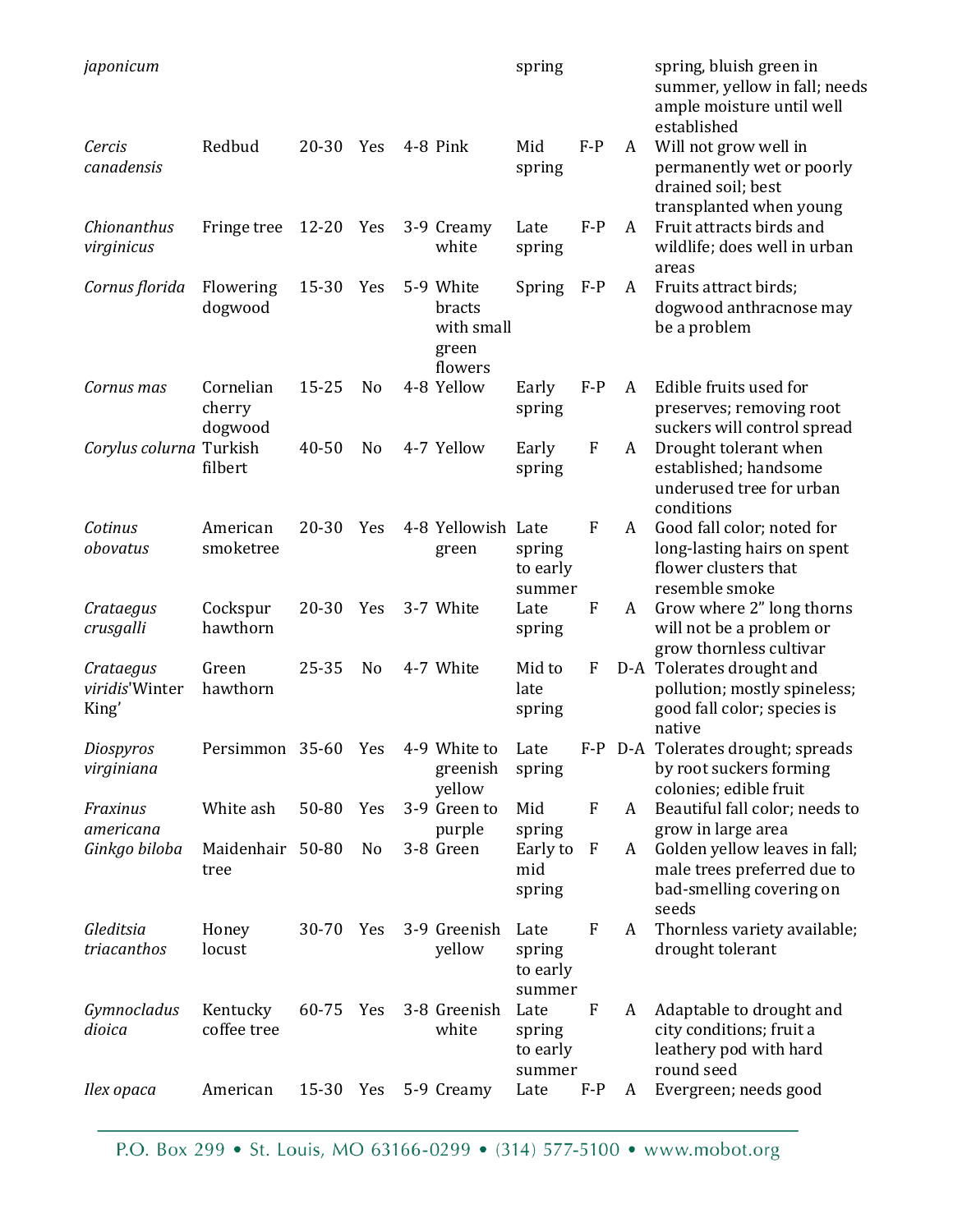|                                        | holly                       |               |                | white                                                        | spring                               |                  |   | drainage; must<br>have male and female trees<br>for fruit set                                          |
|----------------------------------------|-----------------------------|---------------|----------------|--------------------------------------------------------------|--------------------------------------|------------------|---|--------------------------------------------------------------------------------------------------------|
| Koelreuteria<br>paniculata             | Golden<br>raintree          | 30-40         | N <sub>0</sub> | 5-9 Yellow                                                   | Early<br>summer                      | F                |   | D-A Tolerates drought and heat;<br>good specimen tree for<br>limited space                             |
| Liquidambar<br>styraciflua             | Sweet gum                   | 50-75 Yes     |                | 5-9 Greenish                                                 | Late<br>spring                       | $\mathbf{F}$     | A | Needs protected location in<br>Zone 5; good fall color;<br>'Rotundifolia' does not set<br>fruit        |
| Liriodendron<br>tulipfera              | Tulip tree                  | $70-1$<br>00  | Yes            | 4-9 Pale green Early<br>with<br>orange<br>base               | summer                               | F                | A | Best grown in large areas;<br>beautiful unusual flowers;<br>good fall color                            |
| Maclura<br>pomifera                    | <b>Osage</b><br>orange      | 20-40         | N <sub>0</sub> | 4-9 Yellow                                                   | Early<br>summer                      | F                | A | Tolerates wet or dry soil;<br>growing only male trees will<br>avoid problems caused by<br>large fruits |
| Magnolia<br>stellata                   | Star<br>magnolia            | $15 - 20$     | N <sub>0</sub> | 4-8 White                                                    | Late<br>winter<br>to early<br>spring | $F-P$            | A | Good specimen tree;<br>fragrant flowers                                                                |
| Magnolia x<br>soulangiana              | Saucer<br>magnolia          | $20 - 30$     | N <sub>o</sub> | 4-9 White to<br>pink to<br>purplish                          | Mid<br>spring                        | $F-P$            | A | Tolerates pollution;<br>beautiful flowers<br>but often killed by late frost<br>or freeze               |
| Malus<br>hupehensis                    | Tea<br>crabapple            | $20 - 25$     | No             | 5-8 Pink buds Mid to<br>fading to<br>white                   | late<br>spring                       | F                | A | Tolerates part shade;<br>fragrant flowers                                                              |
| Metasequoia<br>glyptostroboidesredwood | Dawn                        | $70-1$<br>00  | N <sub>o</sub> | 5-8 Non-<br>flowering                                        |                                      | $\boldsymbol{F}$ | A | Suffers in drought; fast<br>growing deciduous conifer                                                  |
| Nyssa sylvatica Sour gum               |                             | 30-50         | Yes            | 3-9 Greenish<br>white                                        | Spring                               |                  |   | F-P A-W Good shade tree with scarlet<br>fall color; fruits attract birds<br>and wildlife               |
| <b>Ostrya</b><br>virginiana            | American<br>hop<br>hornbeam | 25-40         | Yes            | 3-9 Male-red- Spring F-P<br>brown,<br>female-<br>light green |                                      |                  | A | Tolerates dry soil; does well<br>in city plantings                                                     |
| Parrotia persica Parrotia              |                             | 20-40         | N <sub>0</sub> | 4-8 Red                                                      | Late<br>winter<br>to early<br>spring | F                | A | Tolerates light shade;<br>exfoliating bark provides<br>winter interest                                 |
| Plantanus x<br>acerifolia              | London<br>plane             | $70-1$<br>00  | N <sub>0</sub> | 5-8 Red-toned Spring<br>or yellow                            |                                      | F                | A | Resistant to anthracnose;<br>tolerates very light shade<br>and city pollution                          |
| Quercus alba                           | White oak                   | $60 -$<br>100 | Yes            | 3-9 Male-<br>yellowish,<br>female-<br>reddish                | Spring                               | F                | A | May be difficult to transplant<br>but worthwhile; good for<br>large areas                              |
| Quercus                                | Bur oak                     | 70-80         | Yes            | 2-8 Greenish Late                                            |                                      | F                | A | Large impressive tree;                                                                                 |

P.O. Box 299 • St. Louis, MO 63166-0299 • (314) 577-5100 • www.mobot.org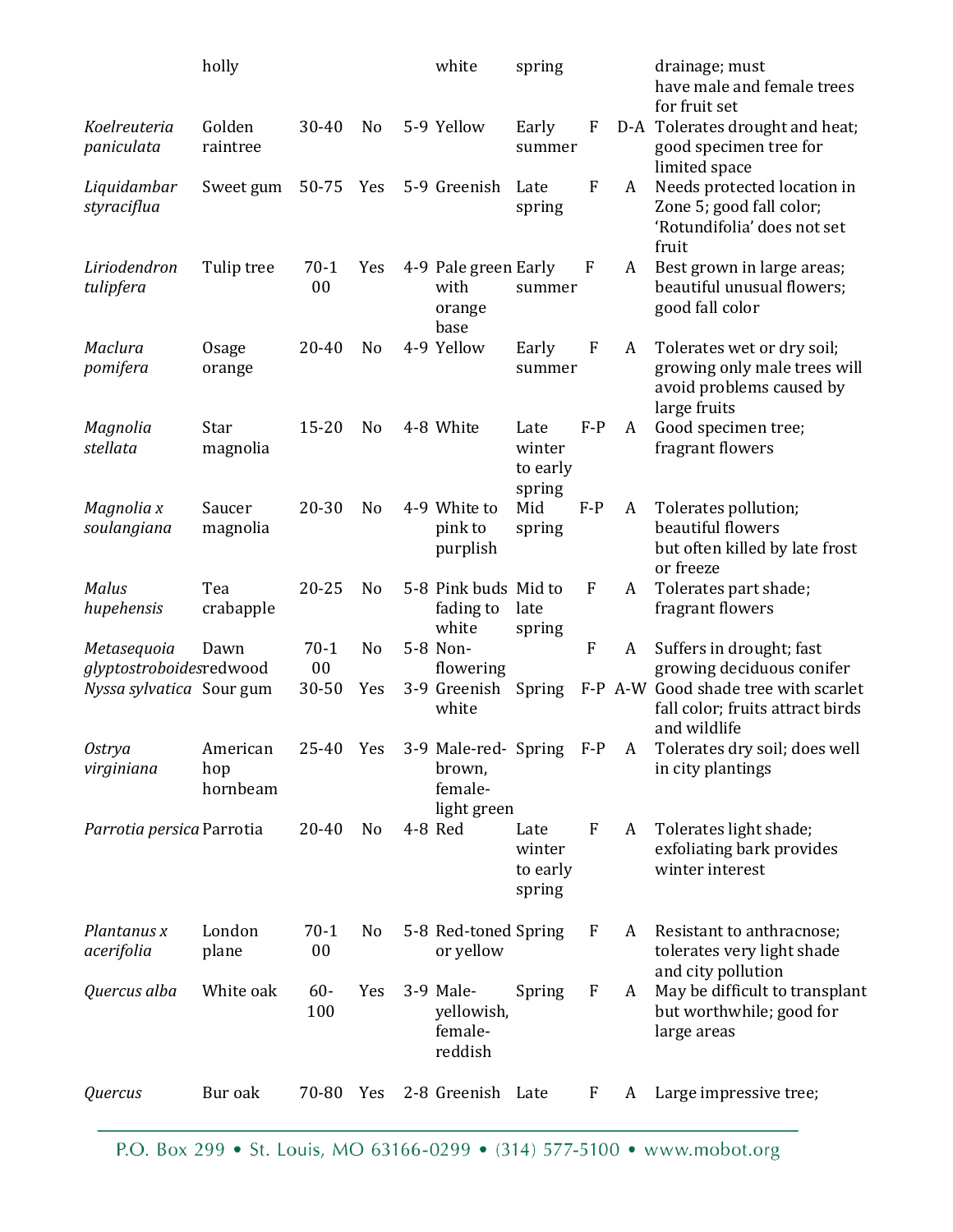| macrocarpa<br>Robinia<br>pseudoacacia | Black locust 30-50     |           | Yes            |       | 3-8 White                                 | spring<br>Late<br>spring<br>to early<br>summer |       |   | tolerates city conditions<br>F-P D-A Not for permanently wet<br>soils; fragrant flowers attract<br>bees |
|---------------------------------------|------------------------|-----------|----------------|-------|-------------------------------------------|------------------------------------------------|-------|---|---------------------------------------------------------------------------------------------------------|
| Salix alba                            | White<br>willow        | 15-80     | No.            |       | 4-8 Yellowish-Spring<br>white to<br>brown |                                                |       |   | F-P A-W Good for moist or wet areas;<br>a pussywillow                                                   |
| Sassafras<br>albidum                  | Sassafras              | $30 - 60$ | Yes            | $4-9$ | Greenish<br>yellow                        | Spring                                         | $F-P$ | A | Excellent fall color;<br>naturalizes forming dense<br>thickets                                          |
| Syringa<br>reticulata                 | Japanese<br>tree lilac | 20-30     | N <sub>0</sub> |       | 3-7 Creamy<br>white                       | Late<br>spring<br>to<br>summer                 | $F-P$ | A | Good specimen tree, street<br>tree, or in groups; tolerates<br>light shade                              |
| Taxodium<br>distichum                 | Bald cypress 50-70 Yes |           |                |       | 4-9 Brown                                 | Spring                                         | F     |   | A-W Tolerates somewhat dry soil<br>to standing water; deciduous                                         |
| Tilia americana Basswood              |                        | 60-80 Yes |                |       | 2-8 Pale<br>yellow                        | Early<br>summer                                | $F-P$ | A | Fragrant flowers attracts<br>bees; need large area                                                      |
| Ulmus parvifolia Chinese elm 20-30    |                        |           | N <sub>0</sub> |       | 5-9 Green                                 | Late<br>summer                                 | F     |   | D-A Has good resistance to Dutch<br>elm disease; not the same as<br>Siberian elm                        |

# **Vines**

#### *Actinidia arguta* — Hardy kiwi vine

Unlike the true kiwi, hardy kiwi vine will grow in cold climates. Valued for its lustrous dark green foliage and edible fruit, this twining vine will grow rapidly, making it especially useful for problem areas that need quick cover or for trellises, fences, walls or arbors. Its greenish-white flowers develop into hairless grapesized berries that taste similar to the true kiwi. For best fruit set, both male and female plants should be grown, although the cultivar, 'Issai,' does not require a pollinator.

# *Lonicera sempervirens* — Trumpet honeysuckle

One of the showiest of the vining honeysuckles, trumpet honeysuckle produces whorls of 4-6 trumpetshaped flowers that are orange-red to scarlet on the outside and yellow on the inside. Small red berries that are attractive to birds are produced in fall. This twining vine will tolerate dense shade, although its flowers are more profuse in full sun. Best grown on structures such as fences, trellises or arbors, trumpet honeysuckle blooms mostly on previous year's stems.

#### *Parthenocissus tricuspidata* — Boston ivy

Boston in has lustrous 3-lobed leaves that turn crimson in fall. The greenish-white flowers develop into dull blue berries; both are generally hidden by the foliage. Growing in a wide variety of environments, Boston ivy is a good covering for walls, trellises, arbors and fences or may be grown on the ground to hide unsightly objects.